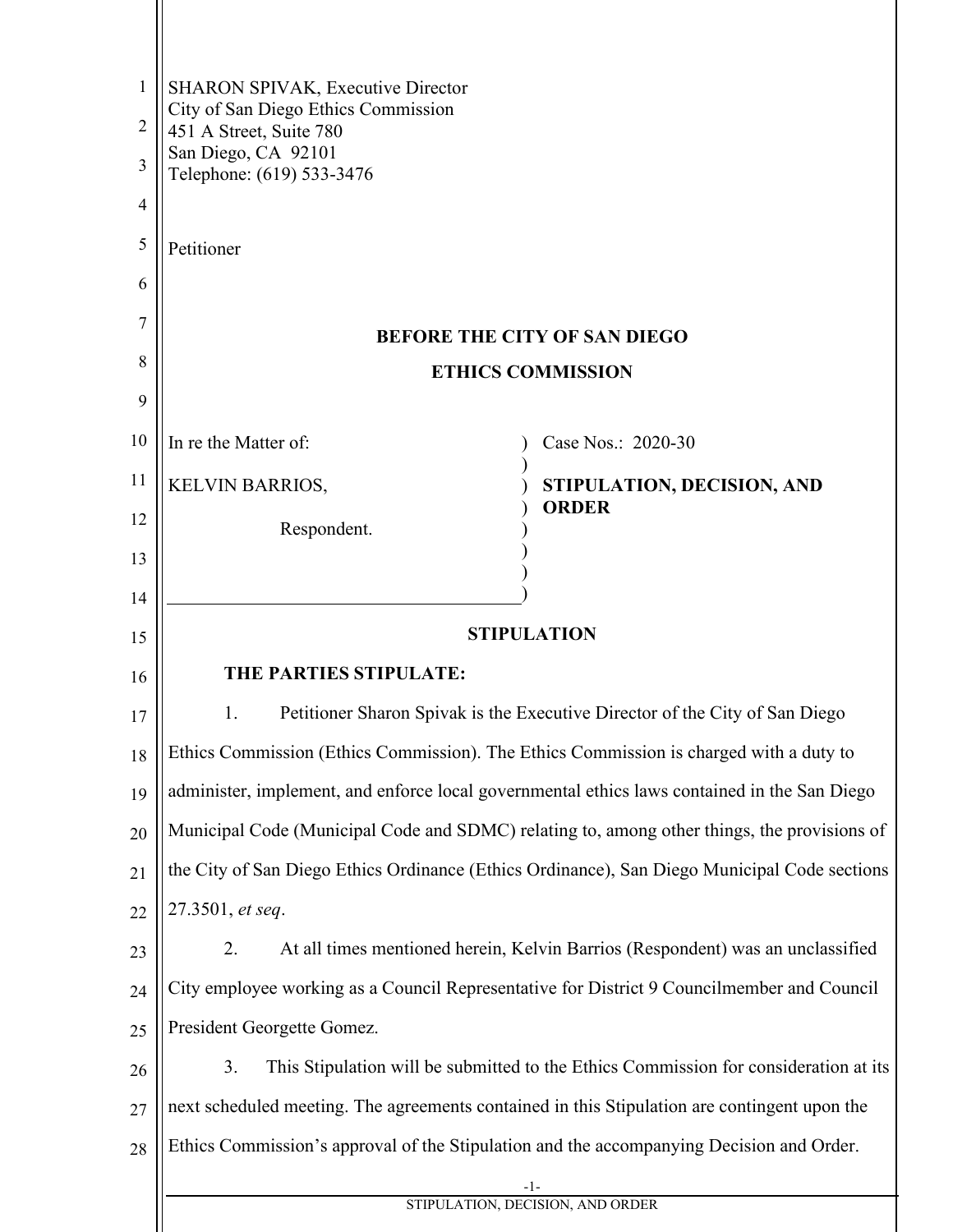1 2 3 4. This Stipulation resolves all factual and legal issues raised in this matter by the Ethics Commission without the necessity of holding an administrative hearing to determine Respondent's liability.

4 5 6 7 8 9 10 11 12 5. Respondent understands and knowingly and voluntarily waives any and all procedural rights under the Municipal Code including, but not limited to: a determination of probable cause, the issuance and receipt of an administrative complaint, the right to appear personally in any administrative hearing held in this matter, the right to confront and crossexamine witnesses testifying at the hearing, the right to subpoena witnesses to testify at the hearing, and the right to have the Ethics Commission or an impartial hearing officer hear this matter. Respondent agrees that the terms of this Stipulation constitute compliance with the provisions of Municipal Code section 26.0450 in that the Stipulation includes a recitation of facts, a reference to each violation, and an order.

- 13 14 15 6. Respondent agrees to hold the City of San Diego and the Ethics Commission harmless from any and all claims or damages resulting from the Commission's investigation, this stipulated agreement, or any matter reasonably related thereto.
- 16 17 18 19 7. Respondent acknowledges that this Stipulation is not binding upon any other law enforcement or government agency and does not preclude the Ethics Commission from referring this matter to, cooperating with, or assisting any other law enforcement or government agency regarding this or any other related matter.

20 21 22 23 24 8. The parties agree that in the event the Ethics Commission refuses to accept this Stipulation, it shall become null and void. Respondent further agrees that in the event the Ethics Commission rejects the Stipulation and a full evidentiary hearing before the Ethics Commission becomes necessary, no member of the Ethics Commission or its staff shall be disqualified because of prior consideration of this Stipulation.

25

## **Summary of Law and Facts**

26 27 9. As an unclassified employee of the City of San Diego (City) who was required to file a Form 700 Statement of Economic Interests, Respondent was a "City Official" under the

28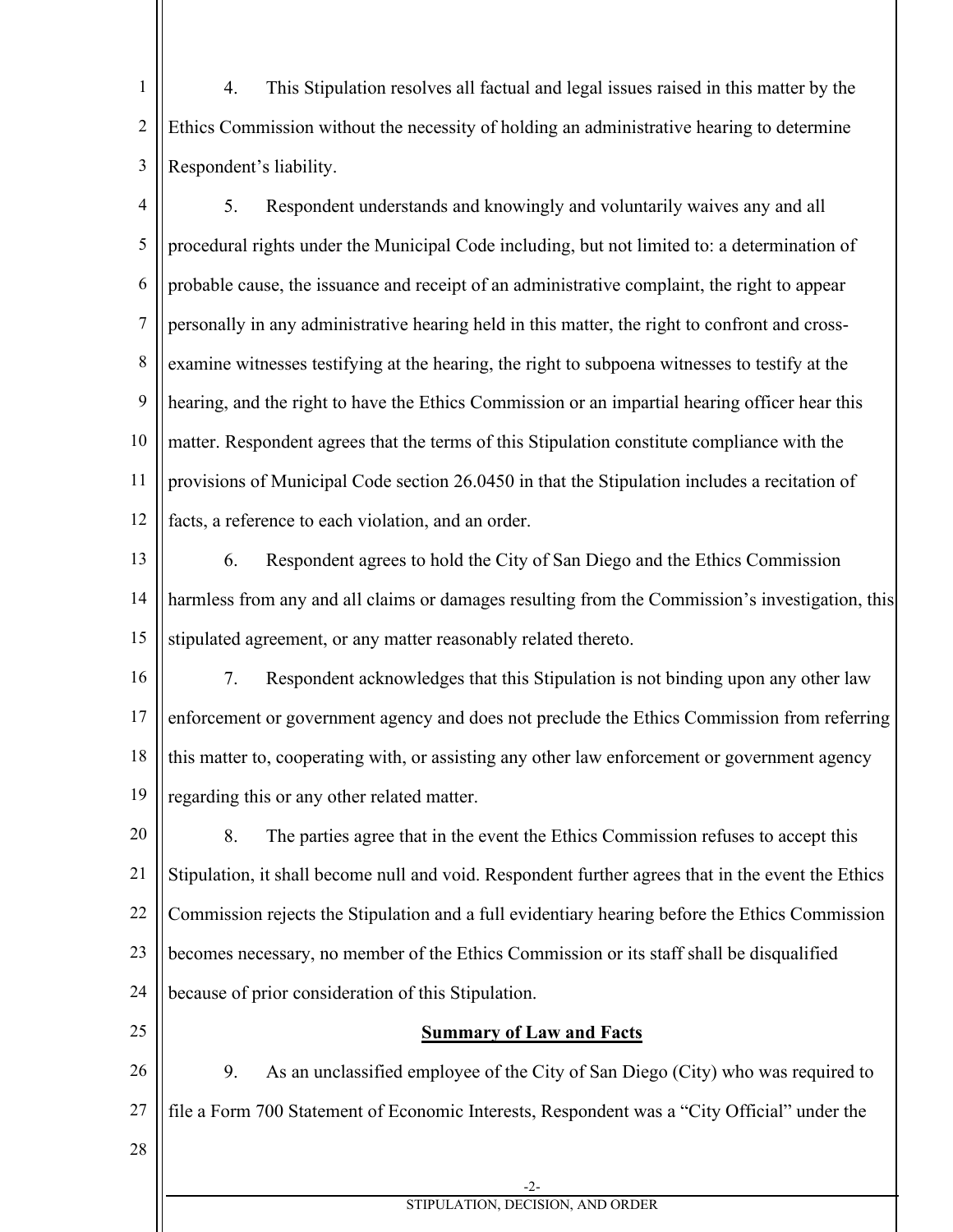1 2 definition provided in the Municipal Code and required to comply with the provisions of the Ethics Ordinance. SDMC § 27.3503 (definition of "City Official," subsection (c)).

- 3 4 5 6 7 8 9 10 11 10. A City Official, while employed by the City, is prohibited from receiving compensation to engage in any other employment for compensation "which is inconsistent with, incompatible with, in conflict with, or inimical to, his or her duties as a City Official." SDMC § 27.3563. The Ethics Ordinance further states that, "Specifically, it is unlawful for any City Official to receive compensation for performing any work, service, activity, or enterprise for private gain or advantage if it involves:  $\dots$  (a) the consumption of time for which the City Official is receiving compensation by the City; or  $\dots$  (f) a consumption of time that would render the performance of his or her duties as a City Official less efficient." SDMC § 27.3563(a) and (f).
- 12

13

11. On December 12, 2016, Respondent began his paid, unclassified City employment as a Council Representative for the District 9 Council office.

14 15 16 17 18 19 12. In December 2018, while still employed with the City in the District 9 Council office, Respondent contacted the Laborers' International Union of North America, Local 89 (LiUNA) regarding the possibility of employment with LiUNA. After a short negotiation period, Respondent accepted a job with LiUNA as Policy and Community Engagement Director. Paystubs from LiUNA confirm that Respondent was a compensated employee of LiUNA as of January 7, 2019. On January 7, 2019, Respondent was still on the City payroll, continuing his

20 position with the District 9 Council office.

- 21 22 13. Respondent's last day as a paid City employee was January 14, 2019. This fact has been confirmed by City payroll records and by the Respondent.
- 23 24 25 26 27 14. During the period between January 7, 2019 and January 14, 2019 (the overlap period), Respondent was employed by both the City and LiUNA and received compensation from both. Respondent reported that he was expected to work at least 40 hours a week for LiUNA, including during daytime working hours. During this same time, Respondent was also expected to work at least 40 hours a week for the City. While his hours varied with the City, with
- 28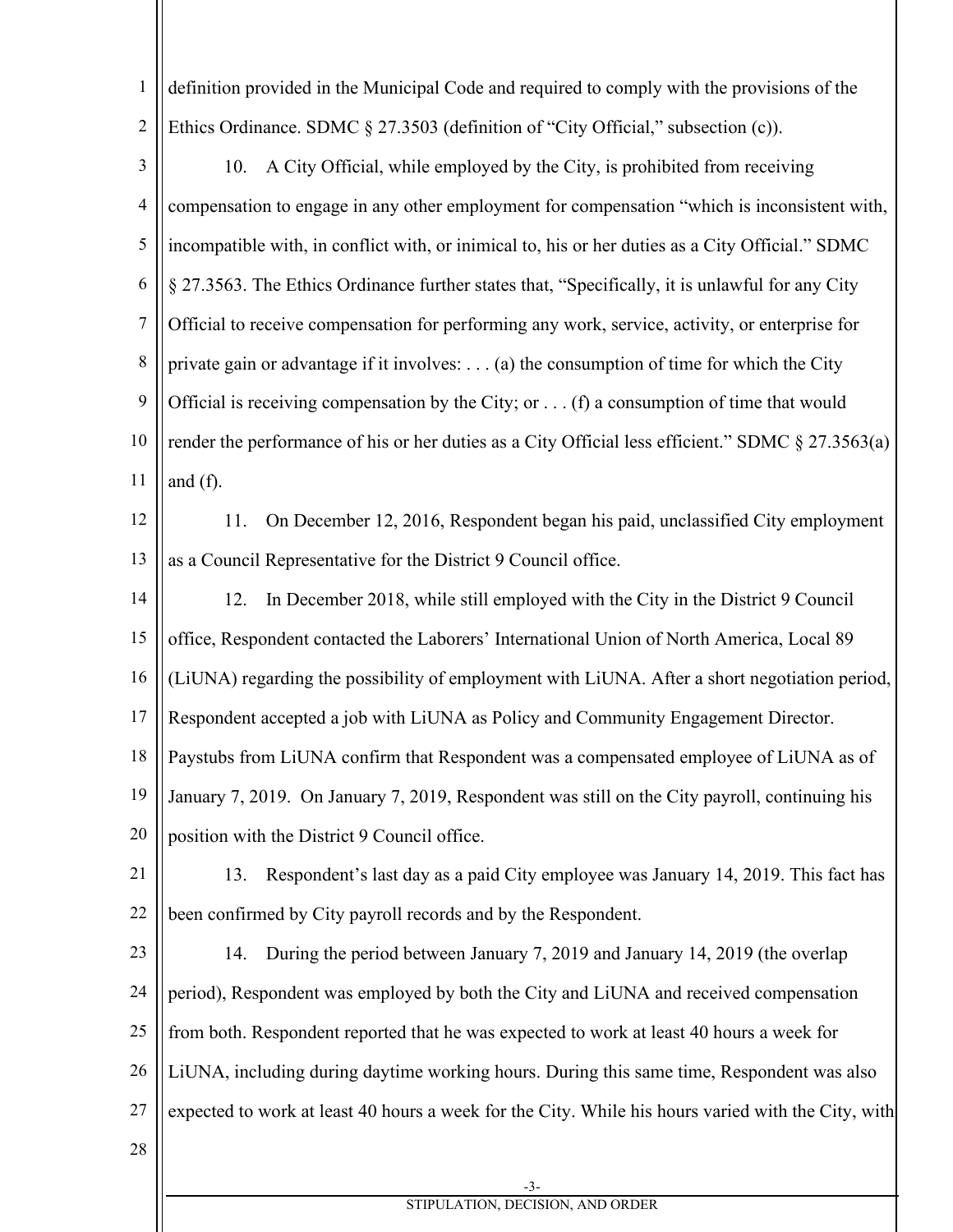| $\mathbf{1}$   | some of his work being performed in the evening, Respondent was expected to be available and      |  |  |
|----------------|---------------------------------------------------------------------------------------------------|--|--|
| $\overline{2}$ | working for the City during daytime working hours.                                                |  |  |
| 3              | Respondent used City leave time to take off one eight-hour period during the<br>15.               |  |  |
| $\overline{4}$ | overlap period, according to payroll records.                                                     |  |  |
| 5              | Payroll records confirm that the City paid Respondent approximately \$855 for days<br>16.         |  |  |
| 6              | that he was simultaneously employed by LiUNA during the overlap period.                           |  |  |
| 7              | <b>Count</b>                                                                                      |  |  |
| 8              | Count 1 – Violation of Municipal Code Section 27.3563                                             |  |  |
| 9              | As a City Official, Respondent violated Municipal Code section 27.3563 of the<br>17.              |  |  |
| 10             | Ethics Ordinance by working for, and receiving compensation from, an outside entity which         |  |  |
| 11             | involved (1) the consumption of time for which Respondent was also receiving compensation         |  |  |
| 12             | from the City, and (2) a consumption of time that rendered the performance of his duties as a     |  |  |
| 13             | City Official less efficient, as described above in paragraphs 11-16.                             |  |  |
| 14             | <b>Factors in Mitigation</b>                                                                      |  |  |
| 15             | 18.<br>Respondent fully cooperated with the Ethics Commission investigation.                      |  |  |
| 16             | <b>Conclusion</b>                                                                                 |  |  |
| 17             | Respondent is no longer a City Official and no longer employed by the City. To the<br>19.         |  |  |
| 18             | extent that any provisions of the City's ethics laws continue to apply to him, and should he ever |  |  |
| 19             | return to City employment, he agrees to take necessary and prudent precautions to ensure          |  |  |
| 20             | compliance with all provisions of the City's ethics laws in the future.                           |  |  |
| 21             | Respondent acknowledges that the Ethics Commission may impose increased fines<br>20.              |  |  |
| 22             | in connection with any future violations of the City's campaign laws.                             |  |  |
| 23             | Respondent agrees to pay a fine of \$5,000 for the conduct detailed in this<br>21.                |  |  |
| 24             | Stipulation. This amount must be paid no later than December 6, 2021, by check or money order     |  |  |
| 25             | payable to the City Treasurer and submitted to the Ethics Commission. The submitted payment       |  |  |
| 26             | 111                                                                                               |  |  |
| 27             | ///                                                                                               |  |  |
| 28             |                                                                                                   |  |  |
|                |                                                                                                   |  |  |
|                | STIPULATION, DECISION, AND ORDER                                                                  |  |  |